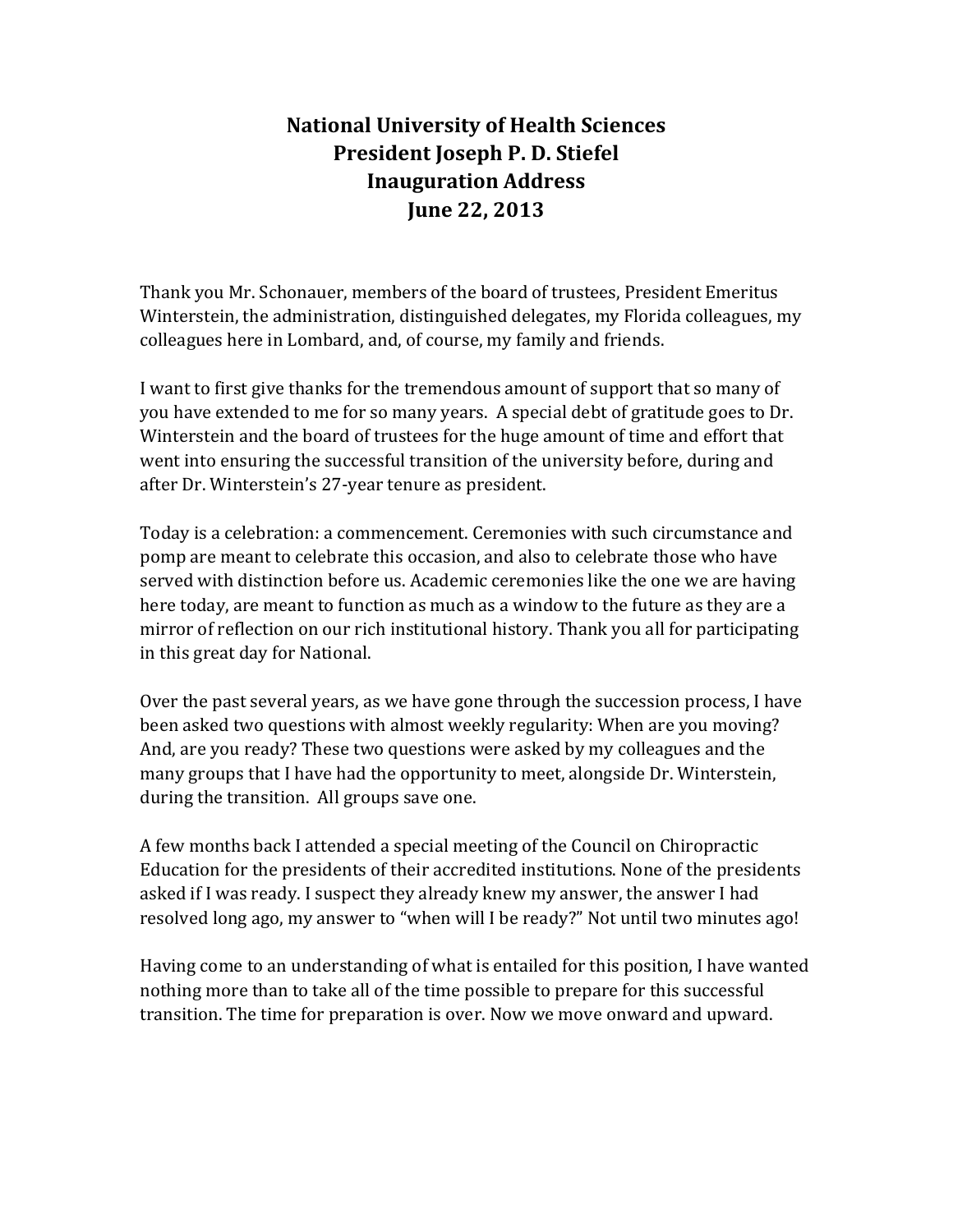*— page two —*

Nicholas Kristof, a columnist for *The New York Times*, said at a recent graduation speech he gave at Syracuse University: "Talent is universal, opportunity is not."

I am a firm believer that education provides opportunity. It is what this institution has been providing for 107 years. Opportunity is what we do. So I want to talk about all the types of opportunity we provide.

For students, the opportunities are numerous. However, the responsibility for that opportunity lies with them. Historically, the purpose for the university system was to provide a safe haven in which students could explore various disciplines without the worry of outside persecution and distraction: a place where the "sage on stage" would fill the students' minds with data and information. At first students were not even allowed to own textbooks. They could only take notes. In the present day, all of that information is a "Google-second" away.

At National we have the opportunity to expect a lot from our students. We expect that they come here thirsty for that knowledge, but more importantly, willing to ask their professors for more so that they are better prepared for their chosen field of health care delivery upon graduation.

Certainly we as a university must still provide a strong foundation of knowledge; a guiding hand through the huge amount of current and up-to-date information that is our expertise. But our opportunity extends far beyond that. We ensure opportunities of the "yet-to-be" students of tomorrow by successfully educating the graduates of today.

While I was a dean at our Florida campus, I would often be at a meeting with our partners from several different campuses at SPC, and someone would say to me: "Your interns are great. They changed my life." Colleagues, it is you who have provided that opportunity, because that person goes on to tell another and another. Success breeds success.

We can make videos, produce new viewbooks, travel to the state capitol or Washington, DC. However the greatest opportunity we have as an institution, and as health care providers, is to demonstrate what we can do and could do through the physicians and health care providers who we graduate across this stage.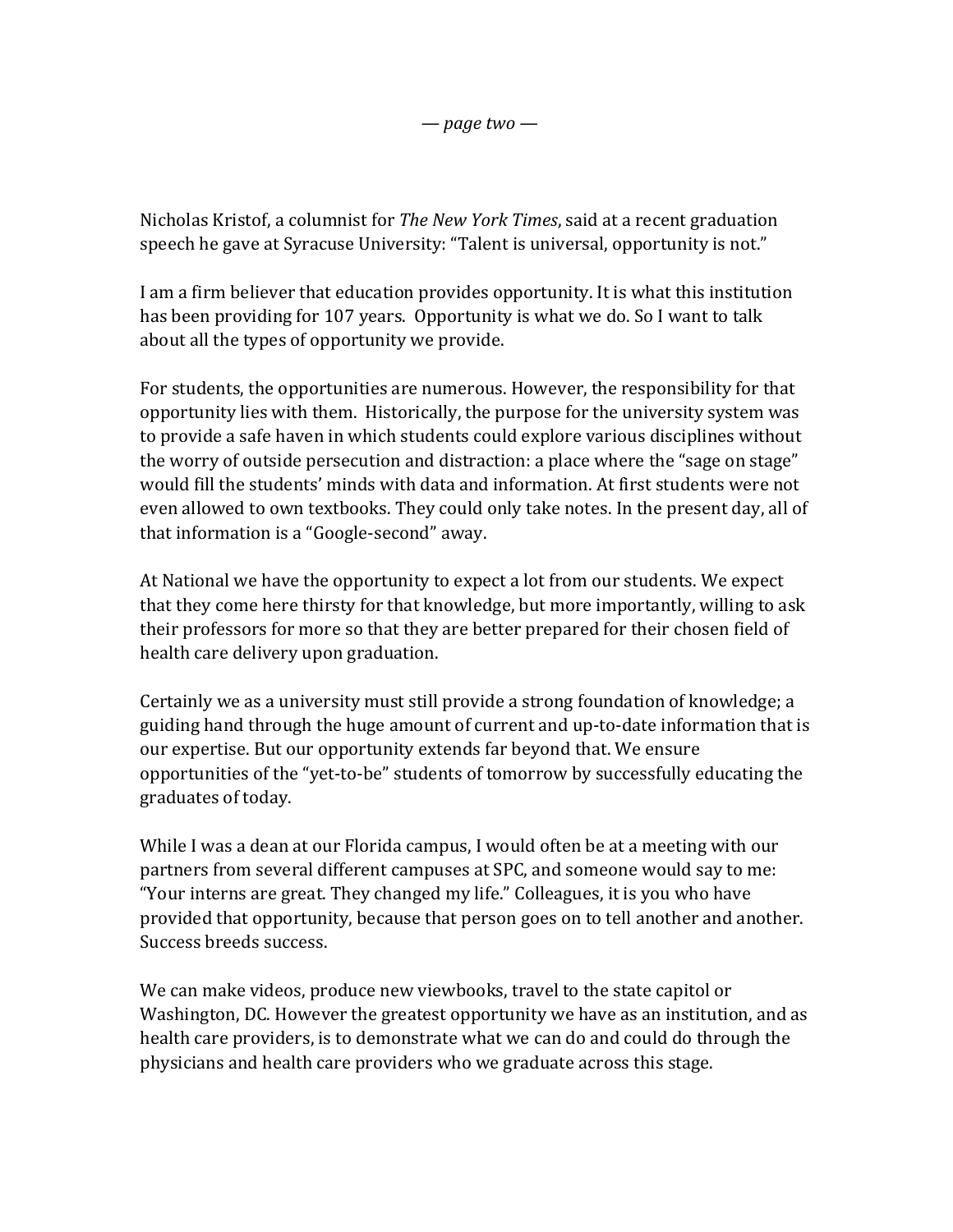We must continue this opportunity. We have bright students at this university. We must continue to ask them to challenge themselves. We must provide the example for what they chose to become.

I am certain we all agree that the graduates of this academy must possess a comprehensive knowledge of the human condition, the willingness to overcome a "sick-care" mindset, and a patient-centered practice ethic. But equally important are character and professionalism. While our incoming students have been well prepared before matriculation, an understanding of what it means to enter into a profession is a new endeavor to most of our students. We are all responsible for advancing the character and understanding of professionalism in these students.

I've always said that at National we do not give grades: students earn them. Consumerism has no place in higher education. Again, we provide opportunity. A wise educator once told me, "There is a difference between customer service and student service. The difference is that that customer is always right."

I liken higher education to going to the movies. You should figure out what kind of movie you want to see, whether it's science fiction or a true story. You should read the reviews, and then buy your ticket. And just like watching a movie, the more you are engaged, the more you'll get out of it. Buying the ticket does not insure that you'll enjoy every moment of the movie. It doesn't even insure that you'll stay awake. But when it's over, you may feel like a hero or perhaps simply more human than when you went in.

A week or so ago when I left our Florida campus for the last time as its dean, I looked back down the sidewalk that I had traveled so many times into work, and at the buildings on campus. In 2008, I did the same thing here at this campus when I left for Florida. But I didn't really see the buildings, more so I thought of the people inside of them: those that I'd worked with, some who are still here, some who have come and gone. We have beautiful facilities are our disposal at both locations, to be sure, but what makes colleges and universities interesting places are the people.

As a side note, Stephen Joel Trachtenberg, President Emeritus of George Washington University, wrote that "every campus must have a crazy professor." I'll let the faculty among us decide quietly to themselves if they satisfy that requirement.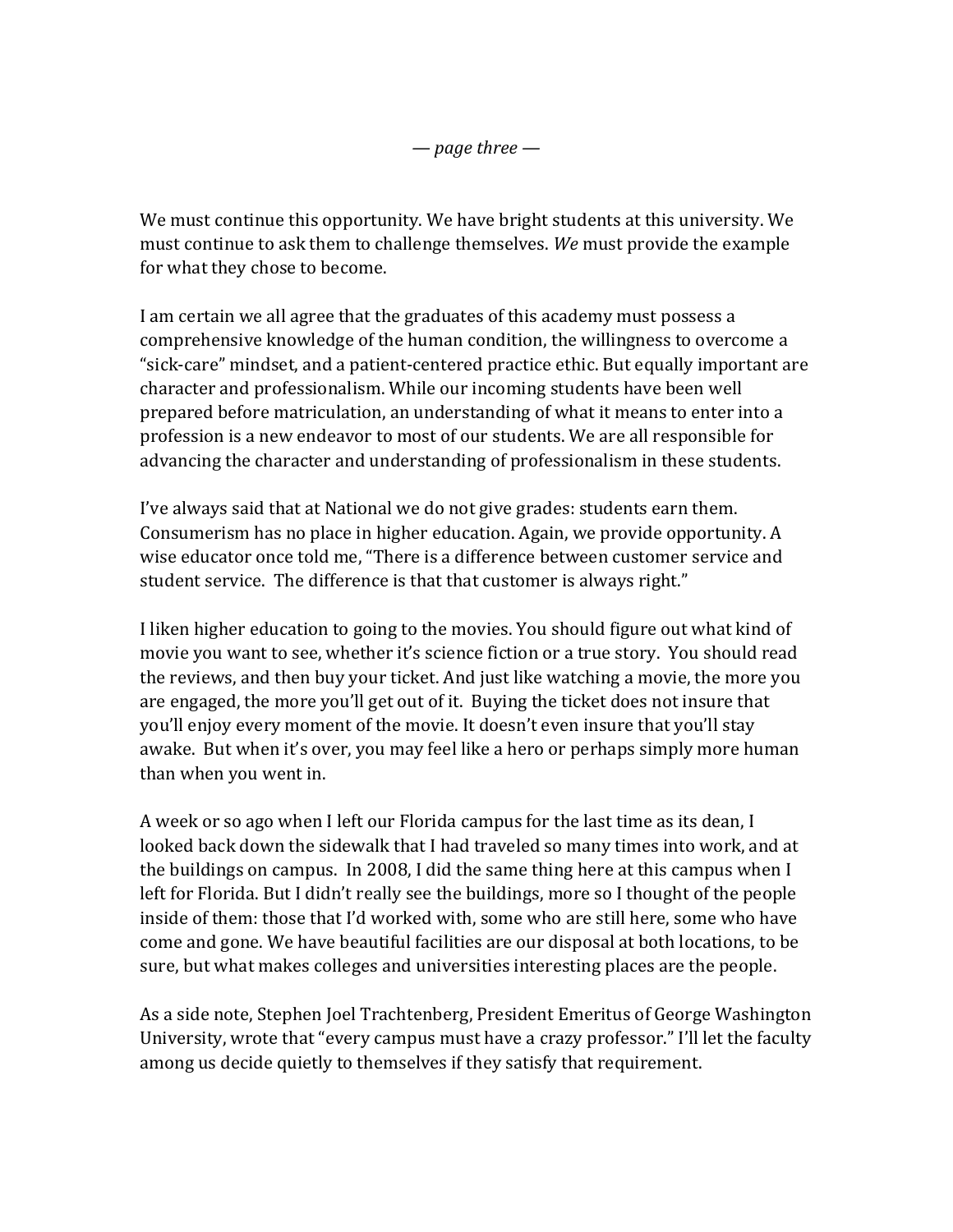Nonetheless, it is the people at this university, and in our wider university community, that I hold dear. People are the driving force and the key element of  $success$  — and, thereby, opportunity. I have watched so many pour so much into what they do here, and that's why we continue to have opportunity. Our faculty, many of whom have taught generations of physicians, still work passionately for class time to do what they do.

When traveling to various conventions and meetings, I often have the opportunity to sit with alumni. I ask them all the same question: "What do you remember most about National?" Almost everyone answers this question the same way. They recount how difficult the program was and how thankful they were for this, even though they may have not fully appreciated it at the time. Secondly, they remember a teacher. The names change from alumnus to alumnus, but they have some great stories. 

That is why I take this opportunity to remind you that you do make a difference! With every lecture, you are investing in the treatment of patients you most likely will never meet. That's opportunity!

We must remember the resources that we have within each other. The dossiers that your colleagues have would amaze you. We must continue to respect the years of service from those who can remind us of where we came from and, just as importantly, make way for, support and believe in the enthusiasm of the new faces in the halls of this university. Because we all come from an "opportunity," and our success lies in the achievements of those we are fortunate to have helped along the way. 

This is especially important when directed towards our students. Each of us has the responsibility of doing all we can to ensure a successful graduate. Let me be clear: the responsibility lies with both the faculty and staff. Everyone's job description should read, "supports student success and achievement as a member of the university." You are each that important.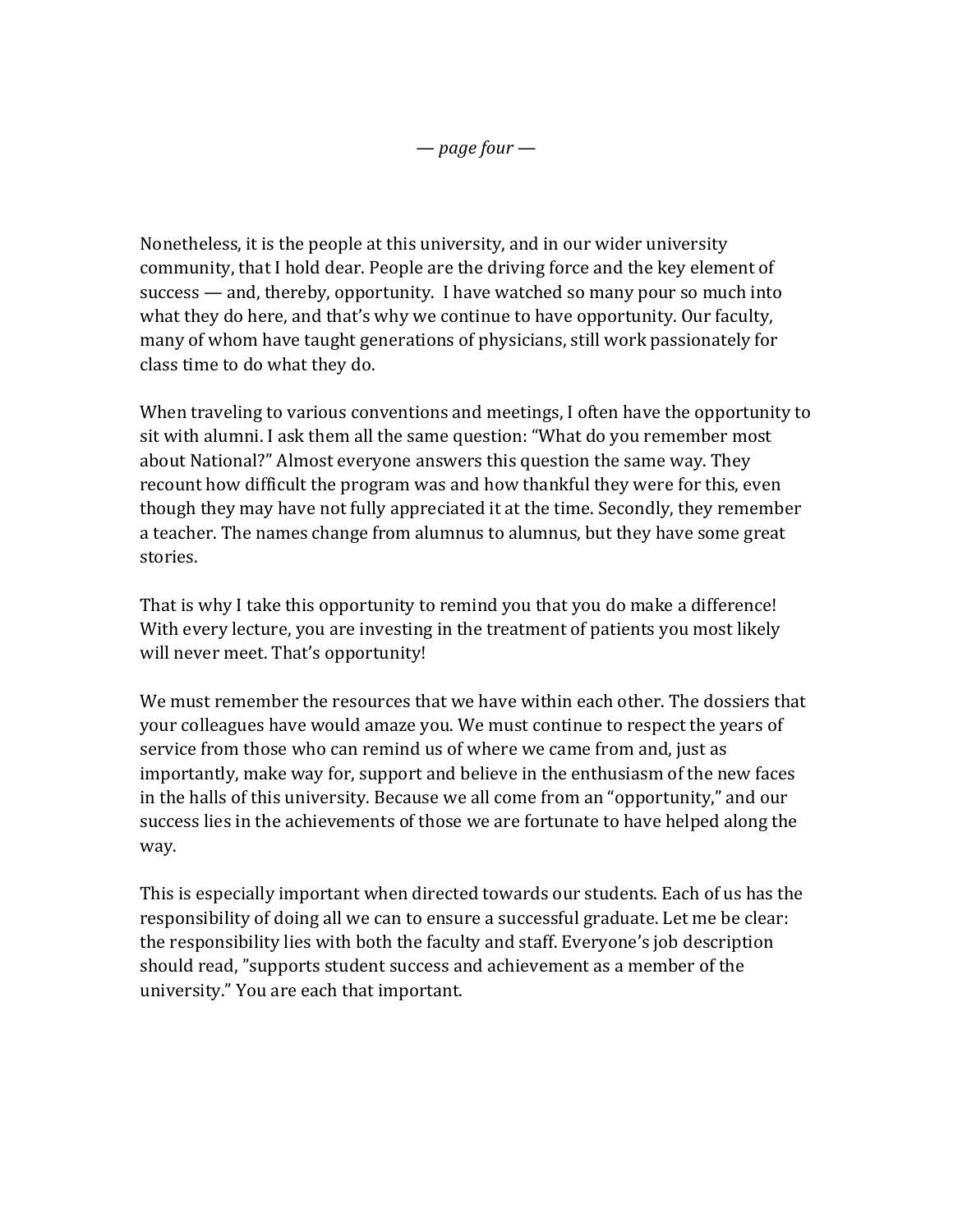While you as members of the staff may not be lecturing, or demonstrating in a lab, your influence is far greater than you think. As an example, students may leave a mid-term examination and not be so thrilled about question 37. But they'll forget about that soon enough. However, if you make a scheduling error, or miscalculate their financial aid package, it's "pitchforks and torches" for the next week!

Kindness and attention to detail go a long way, and we have that in spades here at National, and I appreciate that very much. It is important to remember that the responsibility for student success isn't across the pond, across the hall, upstairs, downstairs, or the other side of the camera. It's university-wide.

That is the opportunity we have today, but what about tomorrow's opportunity? How will we do tomorrow? What direction will we go? The answer is simple: We will go forward, we will continue to provide opportunity, and we will continue to search for the answers to why what we do works so well.

In fact, that is why this institution was founded so long ago. We knew that chiropractic medicine worked, and we wanted a better understanding of how it worked. We have come a long way. We have diversified. Naturopathic medicine, acupuncture and oriental medicine, massage therapy and advanced clinical training have provided yet more opportunities to explore the "why?" as well as more opportunities to provide conservative health care, and more ways to redefine the health care landscape. We will continue to look for improved ways of delivering evidence-based, primary care driven medical education. Part of that answer lies in researching the patient-centered outcomes of our interventions.

National has become an example of how to integrate medical education from different disciplines. We will look for more opportunities to do so. Many of those opportunities lie outside of the walls of this institution. Integration and partnerships within education are the future. Gone are the days when you sent your child to school with a big box of 64 crayons. It is far more efficient to equip them with a box of eight and borrow burnt sienna and spring green from a classmate. Not only is it more cost effective, but also you have fostered an opportunity to interact, share and collaborate. 

We will seek out those who are willing to come up with not just a simple answer, but also those who are willing to participate in the clever solution. National will be